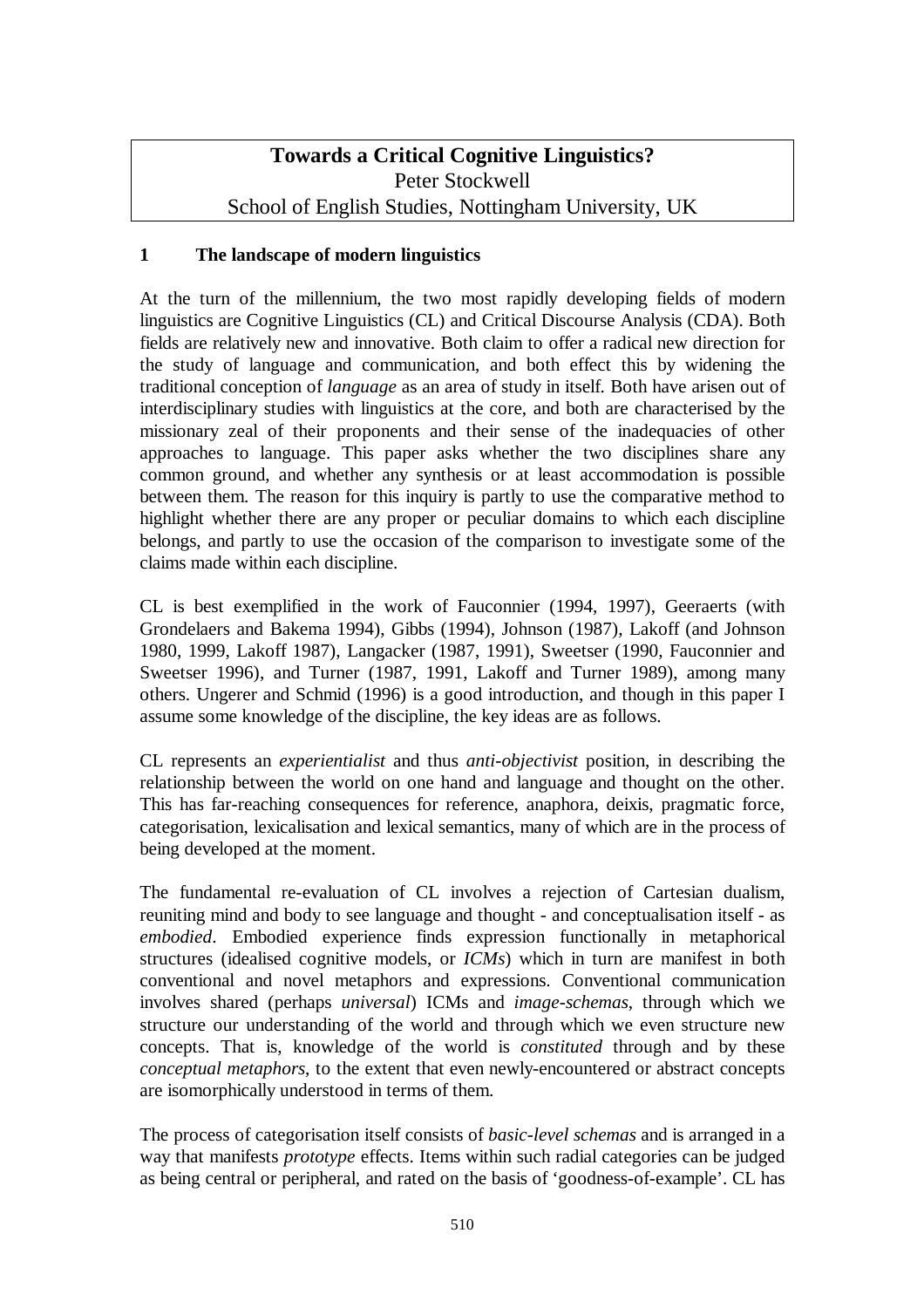formulated constraints on metaphorical mappings so that the framework matches intuitive senses of linguistic usage. Among the many interdisciplinary applications of CL is the sub-branch of *cognitive poetics*, which investigates the consequences for literary analysis of ideas from CL.

Critical Discourse Analysis (CDA) is exemplified in the work of Birch (1989), Caldas-Coulthard and Coulthard (1996), Fairclough (1989, 1995a, 1995b), Fowler, Hodge, Kress and Trew (1979, Fowler 1981, 1986, 1991, Kress and Hodge 1979, Hodge and Kress 1988) and Toolan (1996), among many others. The key points in CDA are as follows.

The approach mainly uses Hallidayan (1985) *systemic-functional linguistics* to examine the rhetoric and *ideology* of institutions, such as the media, government, politicians, regulatory bodies and popular influential texts from fictional romances to billboard advertising. CDA developed from the *linguistic criticism* of the late 1970s and '80s, and has since broadened into *social semiotics* and a variety of critical linguistic approaches to a whole range of *discourses*. Fairclough's (1995a) analysis is explicitly Marxian and emphasises the responsibility of academic practice in unearthing the latent ideologies of controlling hegemonic institutions. This is based on a tripartite analytical framework:

- spoken and written *text* analysis
- the analysis of the *discourse practice* of production and interpretation
- and a politically situated analysis of *social practice* (Fairclough 1995a:133).

CDA is allied closely (especially in Toolan's (1996) work) with integrationalism (after Harris 1981, 1987). This means that the dimensions of communicative experience such as context, power relations and background knowledge - are not sidelined as in traditional linguistic rule-systems, but become part of a holistic integrated study.

The respective ancestries of CL and CDA seem to be significant. CL includes practitioners who grew up as generativists studying transformational-generative grammar and language universals in the 1970s. Though many of the current writers refute their earlier selves, the search for universal or totalizing linguistic and conceptual structures is still a tendency in CL. There is less oedipal angst in the development of CDA; its roots lie in left-wing politics and systemic-functional linguistics and this is still largely the agenda for writers. It has always had a concern to expose conservative or anti-democratic ideologies in persuasive, regulatory, institutional, media and popular influential texts, though later CDA problematises the truth/falsity issue of studying textual 'distortions' of a preferred reality, in response to criticism often from within the movement (such as Pateman 1981, Richardson 1987).

In general, CL mainly has a continental European and US bias, while CDA is generally to be found amongst academics working in Britain and Australia. In spite of these geographical and historical differences, there are points of contact even at the theoretical level.

## **2 A comparison of theoretical issues**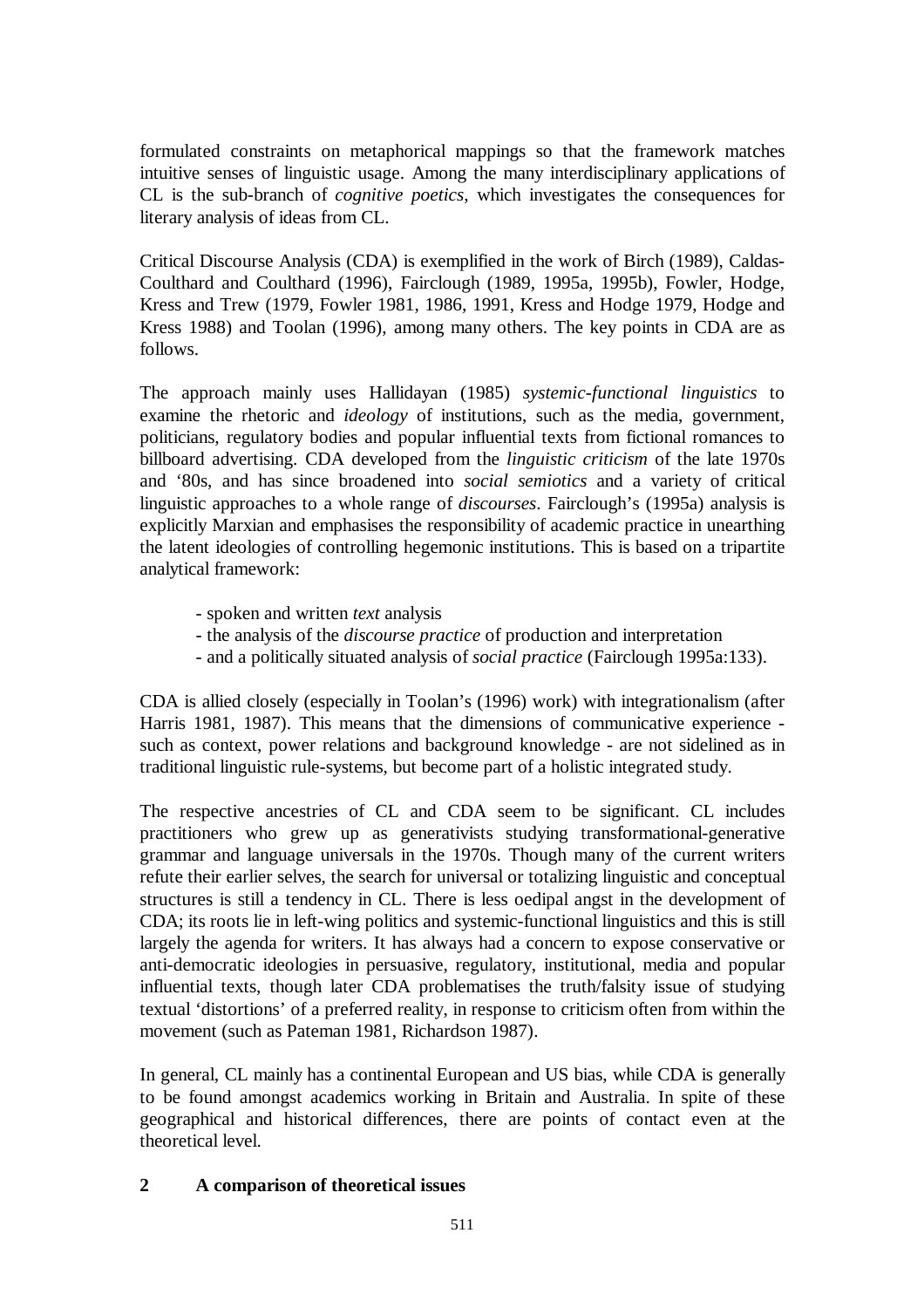Both CL and CDA are interested in suggesting deep structures that are made manifest in linguistic expressions. CDA is focused on how individual utterances and sentences are expressions of ideological discursive practices (such as analyses of women's magazine articles, tabloid newspaper reports, university regulations, and so on). CL is focused on how individual utterances and sentences are expressions of conceptual metaphors (such as 'he blew his top' as an example of ANGER IS A CONTAINER OF HOT LIQUID, or 'she rejected his advances' as LOVE IS WAR, and so on). Both traditions emphasise that linguistic conventions are not just *examples* of social practice, but that linguistic usage is also 'constitutive' (Fairclough 1995a:131) of social practice. CDA focuses on how hegemonic institutions attempt to structure conventional thinking, and CL focuses on making explicit the conceptual metaphors of everyday usage.

Although CDA claims to be interventionist (it wants to make explicit an awareness of control in order to resist it critically) and CL aims to be descriptive (it wants to be simply a methodological tool which can be used in a variety of ideological ways), there is no reason why the linguistic procedures of CL cannot be used in the service of CDA. I will return to this point later.

Both CL (centrally, Lakoff 1987) and CDA (latterly, Fairclough 1995a) are antiobjectivist in their view of the conceptually constitutive power of language. Both place re-emphasis on 'experientialism'. However, there are differences in definition and how thoroughly the assimilation of the term is embraced. In CL, experientialism serves to situate conceptualisation in the body (Lakoff and Johnson 1980, 1999, Lakoff 1987, Turner 1987, 1991), and it emphasises the 'embodiment' of experience in idealised cognitive models (ICMs). Thus the abstract concept TIME is figured as the humanscale and tangible SPACE, and emotions are metaphorically directional in prepositions of being 'up' or 'down,' 'high' or 'low' in relation to the conditions of being corporeally human. Where categories and concepts are shared in the language system, the individual has learnt the convention experientially:though there is an element of a social theory here, the focus is on the individual and their mental space being imprinted with the culturally correct convention. The CDA understanding of experience is more dynamic and interactive than this. Toolan (1996) (after pointing out the problems CL has in dealing with creative and novel metaphors – see also Stockwell 1999 on this) argues that the CL rejection of objectivism is not thorough enough:

... it is clear that his [Lakoff's] rejection of abstract objectivism is in no way a rejection of collective categorization itself but rather as [an?] emphasis on different roots of categorization (experience, in the body) and a different kind of categorization (prototypical etc. rather than absolute). As a shared mental framework, categorization is crucial to the revision ... In fact, Lakoff presents 'basicness in human categorization' very much as if it is analogous, for things in the world, to what Chomsky's universal grammar is claimed to be for natural language syntactic structures ... Lakoff's [1987] book reports revisions as to what counts as 'membership of a category' (i.e., what the criteria are); it does not take the radical step of confronting the possibility that 'membershipping' (categorization) is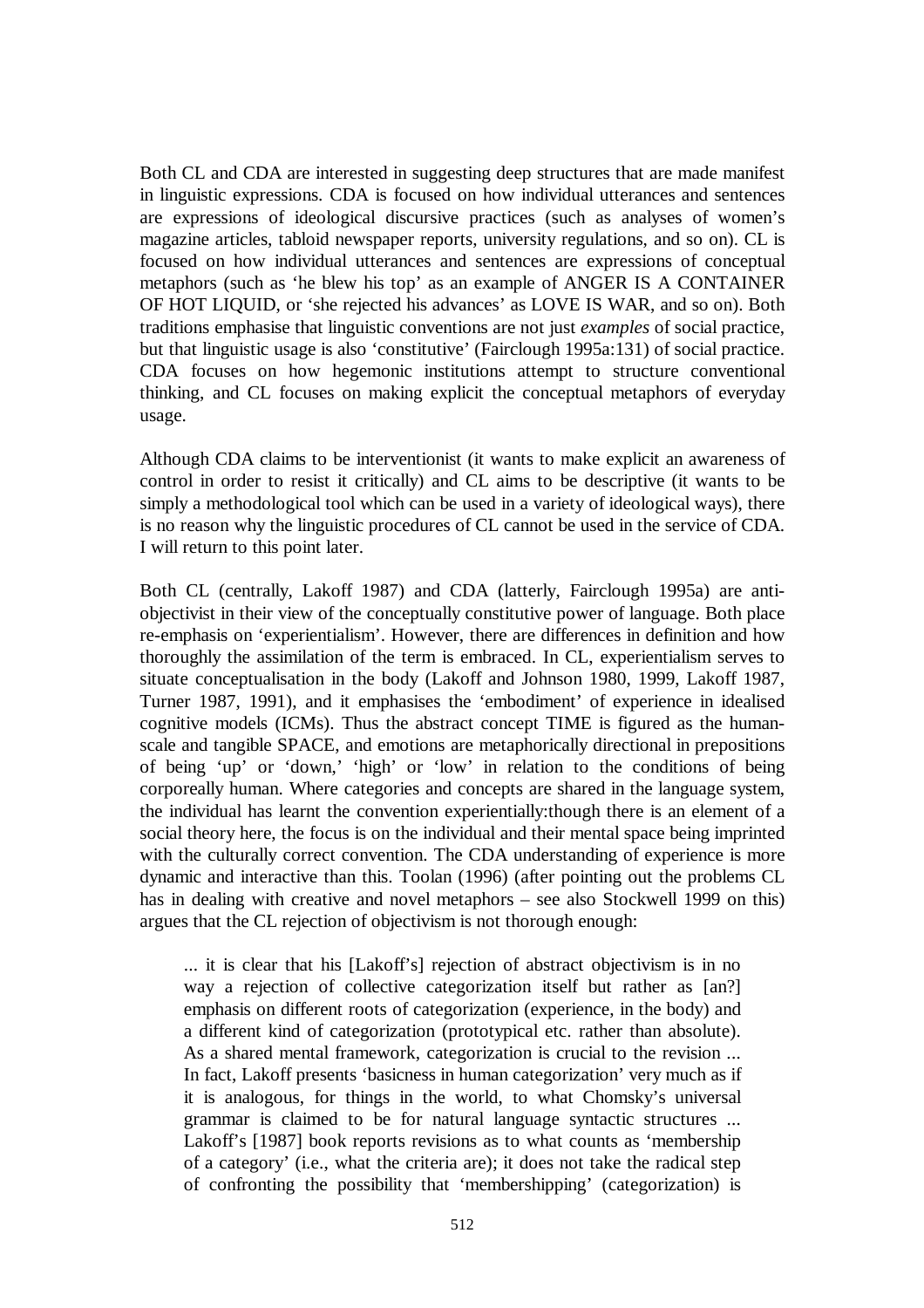contingent, varying from case to case according to criteria that may differ from case to case (Toolan 1996:87-8).

There is a divergence in what 'experientialism' means and how thoroughly it can be assimilated into an investigative methodology.

Nevertheless, Toolan's book is primarily about integrationalism rather than CDA directly, and in fact there are correspondences in the notions of prototypes and categorisations between CL and CDA. An ICM is an experientially-accumulated knowledge structure that is always open to new information, is connected with other domains of knowledge in a network, and is omnipresent in cognitive activity (Ungerer and Schmid 1996:48-9). The notion is a new (Lakoff 1987) version of the notions of frames and schemas of knowledge developed in the AI research of the 1970s. Fairclough links CDA to these ideas:

It may be useful to think of ideologies in terms of content-like entities which are manifested in various formal features, and perhaps frame, schema, script and related concepts are of value in this respect (Schank and Abelson (1977)) (Fairclough 1995a:75).

In his earlier work, Fairclough (1989) developed the notion of *members' resources* (MR). These are accumulated knowledge structures 'which people have in their heads and draw upon when they produce or interpret texts – including their knowledge of language, representations of the natural and social worlds they inhabit, values, beliefs, assumptions, and so on' (Fairclough 1989:24). Fairclough's MRs are clearly experientialist ICMs. Earlier (Fairclough 1989:10) he refers to them as a set of 'prototypes', within a section entitled 'Cognitive psychology and artificial intelligence'. He links these mental structures to the cognitive dimension:

The MR which people draw upon to produce and interpret texts are cognitive in the sense that they are in people's heads, but they are social in the sense that they have social origins (Fairclough 1989:24).

It is the social aspect that is of primary interest for Fairclough, and he uses this concern to argue against the emphasis within CL:

Not surprisingly, cognitive psychology and artificial intelligence have given little attention to the social origins or significance of MR. I shall argue later that attention to the processes of production and comprehension is essential to an understanding of the interrelations of language, power and ideology, and that this is so because MR are socially determined and ideologically shaped, though their 'common sense' and automatic character typically disguises that fact. Routine and unselfconscious resort to MR in the ordinary business of discourse is, I shall suggest, a powerful mechanism for sustaining the relations of power which ultimately underlie them (Fairclough 1989:11).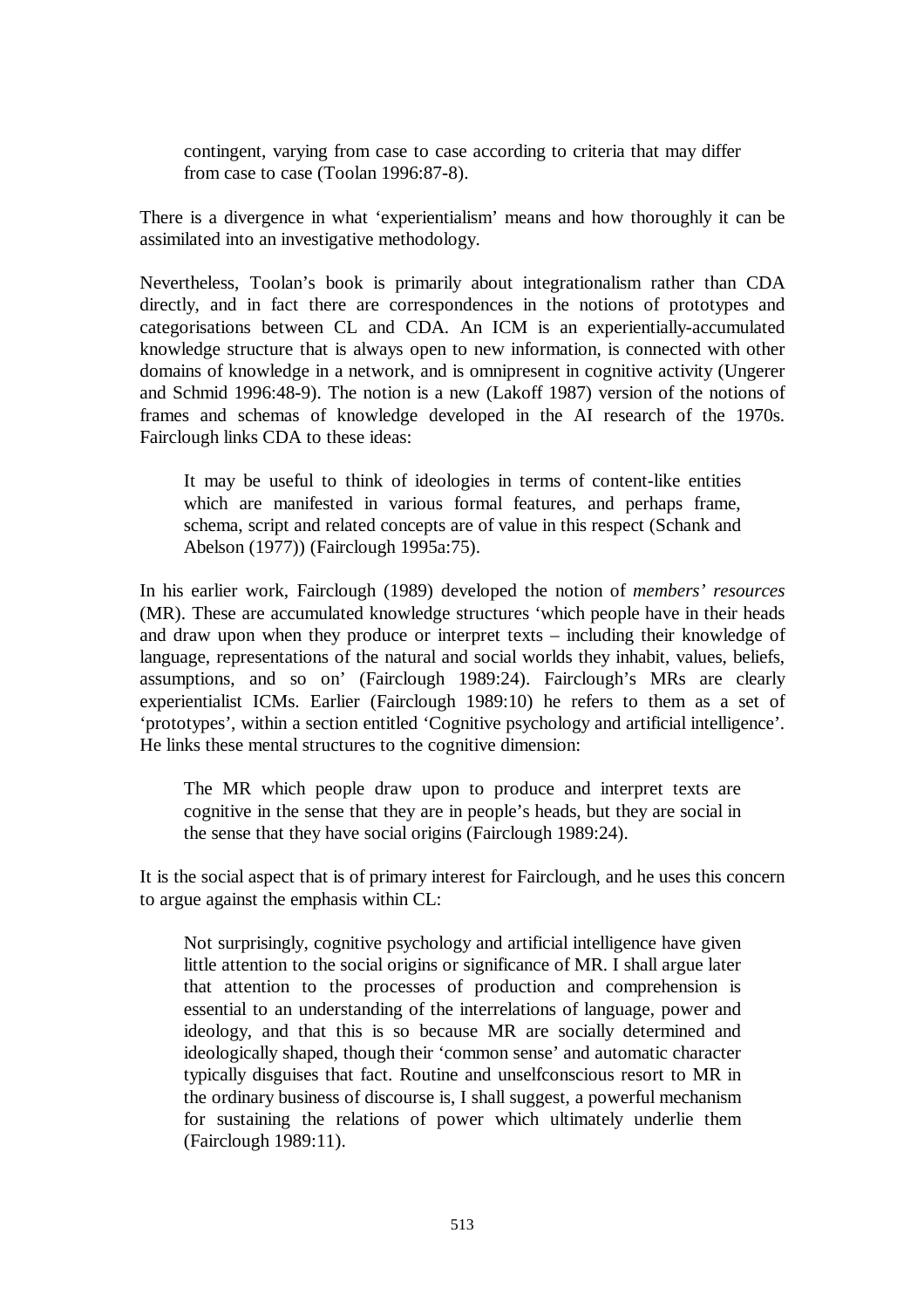Fairclough's first criticism here seems to have been met by CL in the 1990s. Furthermore, in the same way as Fairclough (1989:91) sees 'common sense' as the 'naturalization' of an ideological set of assumptions so that they are not perceived as ideological any more, CL regards cultural models as shared conceptual metaphors which operate as folk-theories and structure our relationship with society (Holland and Quinn 1987). Though Fairclough argues directly against early CL emphases here, it seems to me that the difference is based on a different focus and is additional or complementary rather than being an antithesis. It seems that Fairclough might prefer a framework which shifted the focus of idealised cognitive models to being *ideological cognitive models*.

Fairclough points out that 'frames, scripts, and schemata' are all 'a part of MR constituting interpretative procedures ... and share the property of mental representations in general of being ideologically variable' (Fairclough 1989:158). It is the awareness of ideology and the status of linguistic analysis as scientific method or critical engagement that is at the heart of the CL/CDA comparison. Though some work within the sub-branch of 'cognitive poetics' (Turner 1987, 1991, Lakoff and Turner 1989, D. Freeman 1993a, M.H. Freeman 1997) has focused on the stylistic expression of linguistic metaphors, in general CL is concerned mainly with the conceptual mappings which underlie metaphorical expressions. Fairclough recognises the ubiquity of metaphor, and though he is interested in underlying ideological functions, his systemic linguistic framework makes him sensitive to the ideological nuances of different stylistic choices:

Metaphor is a means of representing one aspect of experience in terms of another, and is by no means restricted to the sort of discourse it tends to be stereotypically associated with – poetry and literary discourse. But any aspect of experience can be represented in terms of any number of metaphors, and it is the relationship between alternative metaphors that is of particular interest here, for different metaphors have different ideological attachments (Fairclough 1989:119).

This seems to me to be a difference in the current practices of the two disciplines, but it is not one that is necessary to their distinctiveness as disciplines. As the cognitive poetics work shows, CL can be used successfully to discuss stylistic variation in a way that would correspond quite happily with CDA.

A more problematic divergence is in the question of what sort of disciplines CL and CDA think they are, respectively. CL explicitly and unapologetically regards itself as a science with the job of investigating a natural phenomenon (language) and producing the best possible current account of the workings of that system in the mind. Freeman (1993b) has argued that in itself CL is a method rather than a methodology, a tool with no inherent ideological assumptions, and which could be used in the service of a whole range of other ideological approaches. CL explains the detail of a range of interpretations, and excludes some readings which are demonstrably without cognitive basis, but it cannot itself choose between different interpretations of, for example, how a conceptual metaphor is applied. In relation to literary interpretation, Freeman asserts: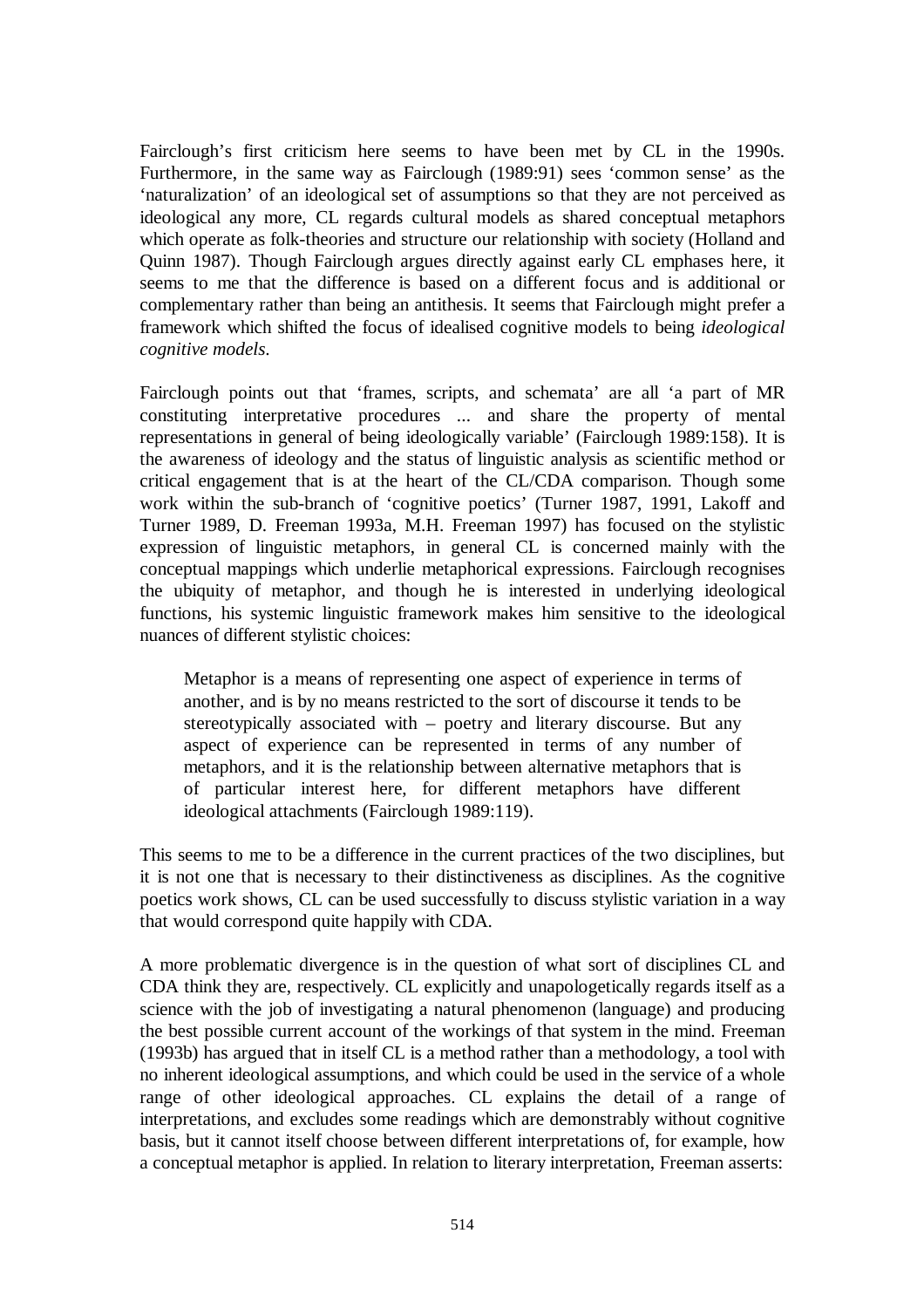Of course there is no one God's-eye interpretation of a literary work, whether the evidence for such a claim arises from cognitive metaphor or anything else. But there is a range of plausible interpretations and a scale of valid ones (Freeman 1993a:17).

Freeman's challenge is to ask which part of CL is inherently ideological. Of course, considered as a 'pure' theory, this cannot be answered, except in the very general sense that there is an implicit ideological motivation in choosing the framework in the first place. However, claiming that CL is exempt from ideological assumptions does not seem tenable to me. There is a fundamental consensualism in the notion of cultural models, conventional mapping of ICMs, shared prototypes, and so on, and the common method of discussion of CL is to examine individual sentences asocially. Even if CL does not exclude a social dimension, it tends to focus elsewhere and this is an applied ideological choice. It would be true to say that it is the application that is ideological rather than the theoretical framework, but since the only way of discussing CL is to apply it, this seems a bit mischievous.

As Gross (1997) points out, new disciplines always tend to overstate their radicalism, innovativeness and novelty, and perhaps CL in this respect is a victim of its own hype. Freeman (1993a) takes a more robust but charitable view:

I am often taxed ... with being 'totalizing' or 'essentialist'. Guilty as charged. I take these terms to mean 'general, ignoring particulars that do not fit the theory'. Noam Chomsky's early work in linguistic theory is often held up to me as an example of this 'fault' ... None of ... [the modern linguistic] developments would have been possible, in my view, had not Chomsky been an unrepentant 'totalizer' from the start. Any theory of anything worth anything begins as totalizing, essentialist, and universalist, and progressively qualifies its claims as research proceeds (Freeman 1993:18).

The process is certainly the institutional practice in sciences (where scientists compete for funding by good self-marketing), but it could be argued that this 'scientific' method makes for bad science. Certainly the history of science has involved the progression from one explanatory framework to another, regarded as an improvement, but there is an inescapable ideological background and motivation to science as to every other human activity.

This is what makes the following document from within CL all the more astonishing. This is the (anonymous) referee's comment on a proposed paper to be given by a colleague at a CL conference:

## **Comments on:**  *'Cognitive Linguistics and the Marxist approach to ideology'*

This paper appears to have been submitted to the wrong conference. It is a critique of Cognitive Linguistics from a Marxist perspective, which would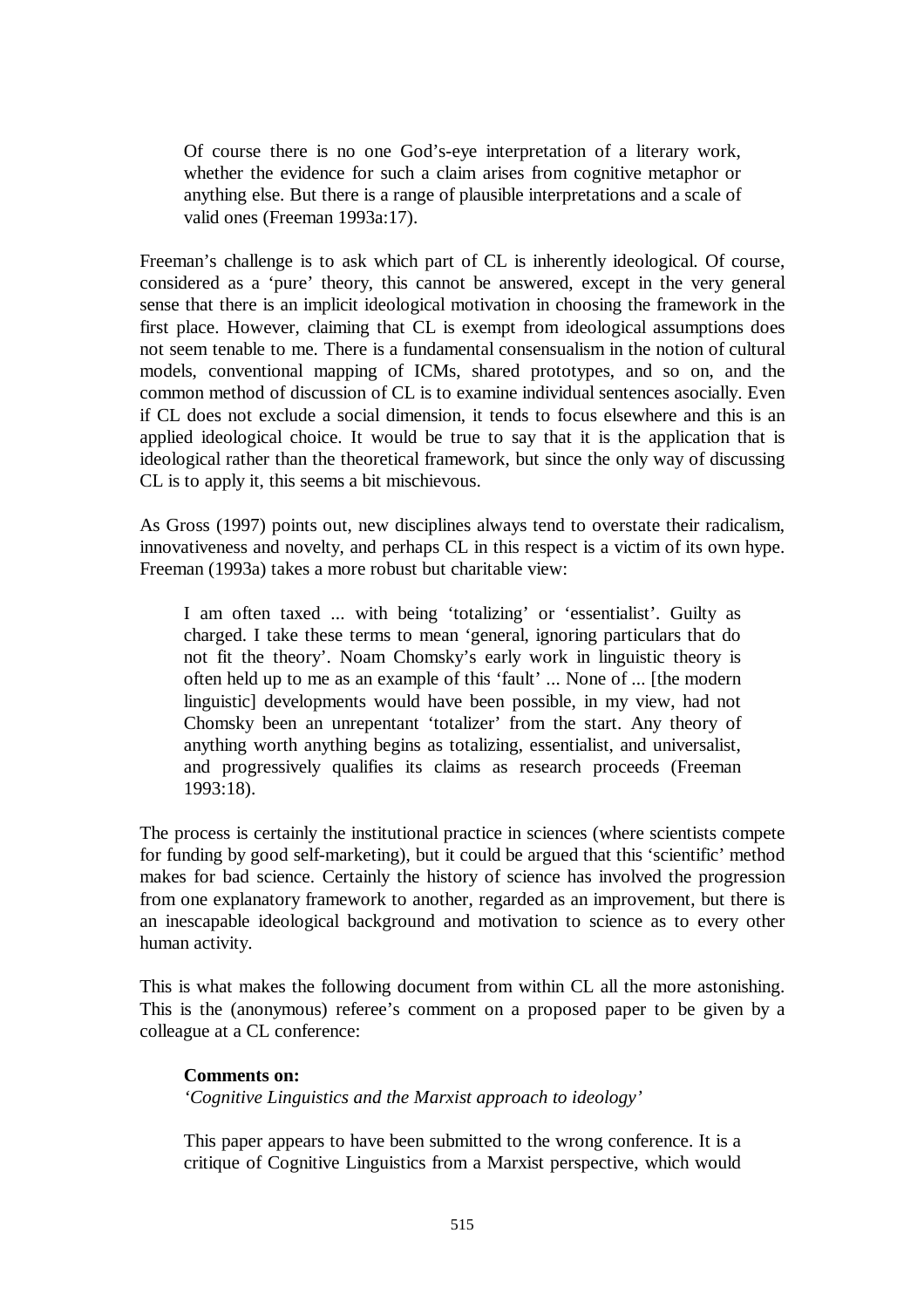be entirely appropriate at a conference of Marxists giving Marxist critiques of things.

The paper ignores a fundamental difference between CL and Marxism: CL is a scientific endeavor, part of cognitive science. It is not an apriori theory, as Marxism is. At a conference on CL, an appropriate paper might be a cognitive analysis of Marxist thought. Indeed, the abstract itself would make in interesting subject for analysis.

One thing is clear from the abstract (actually, it's been clear for many years): The consequences of empirical research on the mind in cognitive science in general and CL in particular are inconsistent with Marxist ideology. That is not particularly strange, since Lakoff and Johnson argue in their new book, Philosophy in the Flesh, that most of Western philosophy is inconsistent with results coming from cognitive science. Marx fits right in with Kant and Aristotle and Descartes. Of course, from within Marxist ideology, CL would be an example of 'false consciousness', as would anything disagreeing with Marxism, whether it had scientific support or not.

I recommend rejecting this abstract. It should be given at conference of Marxists, or perhaps paired on neutral turf with a paper analyzing the folk theories and metaphors in the paper itself. [This]... is the major conference for people engaged in CL. There is little enough room there for papers in the field.

This is not intended to discourage the author from further investigating the relationship between CL and Marxism in a more appropriate venue.

The notion that because CL is a science it is exempt from critical analysis – whether Marxian or otherwise – seems to me indefensible. Encompassing an ideological dimension when that includes both social and cognitive factors does not make the discipline less scientific. Scientific investigation of natural physical phenomena cannot be identical to the investigation of the behaviour of wilful and conscious humans, and treating them the same is unscientific. Fairclough discusses the notion that CDA is not simplistically concerned with truth and falsity; in place of this simple polarity he argues for an analytical approach that is politically motivated but also aware of its own engagement. Arguing (as does Freeman 1993a:18) against post-structuralist critical theory, Fairclough (1995a:17) claims that it is not at all critical unless 'it takes a "pejorative" view of ideology as a means through which social relations of power are reproduced'.

Central to the whole question is the understanding of what is meant by 'discourse'. Fairclough (1989) is careful to define the term not as simply the top level in the linguistic rank-structure (as in Sinclair and Coulthard 1975), but in the same sense as used by McCarthy and Carter (1994) that involves a thorough re-evaluation of 'language as discourse' at every level. Fairclough summarises his terms as follows: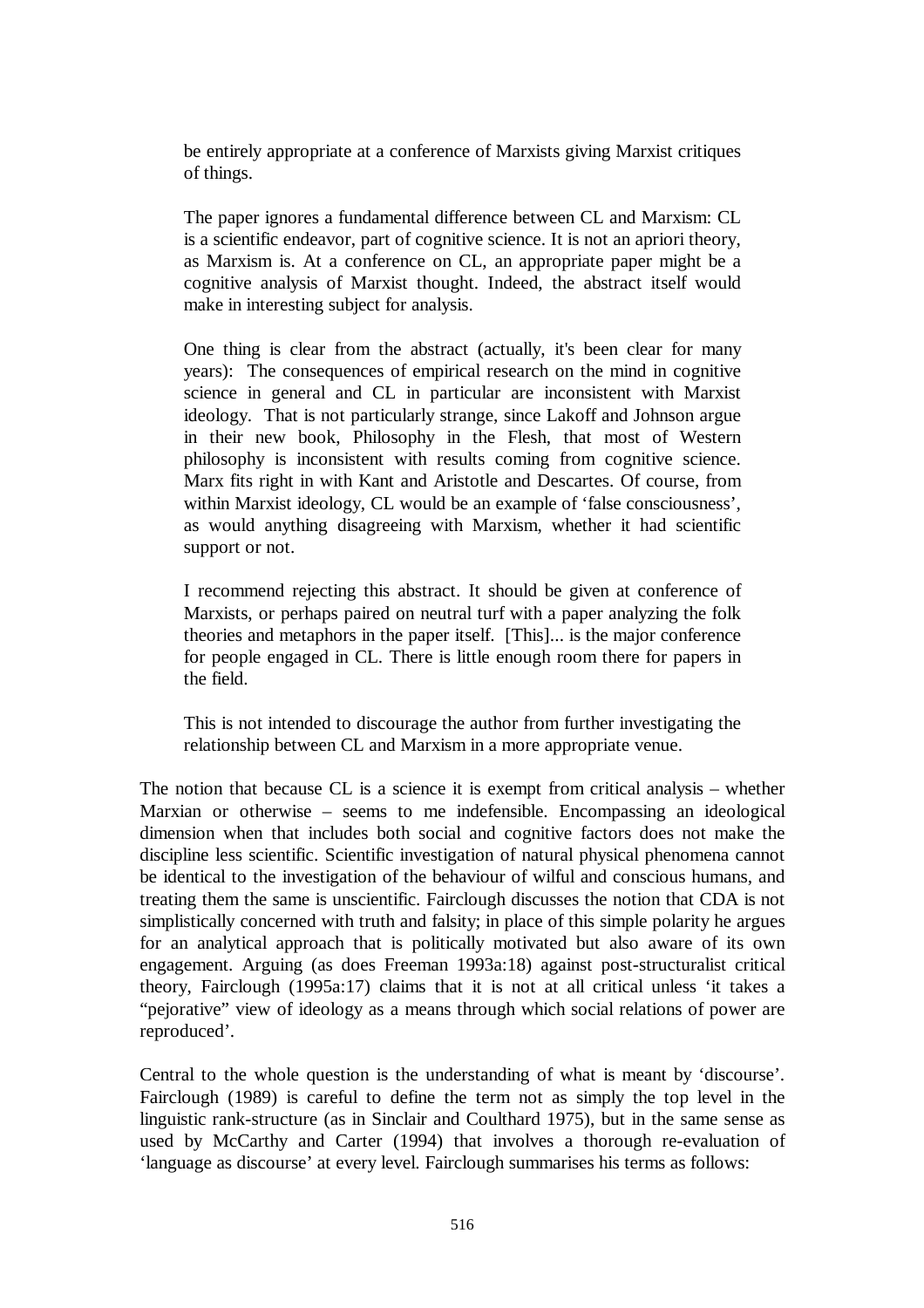| <i>discourse</i> (abstract noun) | language use conceived as social<br>practice.                                                                   |
|----------------------------------|-----------------------------------------------------------------------------------------------------------------|
| <i>discursive event</i>          | instance of language sue, analysed as<br>text, discursive practice, social practice.                            |
| text                             | the written or spoken language<br>produced                                                                      |
|                                  | in a discursive event.                                                                                          |
| discourse practice               | the production, distribution and<br>consumption of a text.                                                      |
| interdiscursivity                | the constitution of a text from diverse<br>discourses and genres.                                               |
| <i>discourse</i> (count noun)    | way of signifying experience from a<br>particular perspective.                                                  |
| genre                            | use of language associated with a<br>particular social activity.                                                |
| order of discourse               | totality of discursive practices of an<br>institution, and relations between<br>them (Fairclough $1995a:135$ ). |

The main point of divergence between CL and CDA is a consequence of this set of terms. Most of the practical analysis within CL consists of lists of sentences (usually invented or recalled from memory by the writer) set into a scheme of conceptual metaphors. There is a clear disposition towards the establishment of general principles, the identification of cognitive linguistic universals, and scientifically recoverable, replicable and explanatory interpretations. Actual language is an exemplification of the framework. By contrast, CDA takes actual language (usually texts rather than sentences) as an occasion for a specific institutional critique that is specified to its historical point of use. The *experiential* values of content, knowledge and belief are joined by two other descriptive dimensions in CDA:the *relational* values of enacted social relationships; and the *expressive* values of evaluation and subjectivity (Fairclough 1989:112-2). These last two dimensions, which include such stylistically important features as formality and modality, are not covered by CL.

## **3 A practical point of contact**

Having emphasised points of divergent concerns, the theoretical discussion can be made more specific by examination of practical analyses within CL and CDA. Both Lakoff and Fairclough have used their frameworks to analyse the linguistic representation of war and conflict in the Persian Gulf in the early 1990s.

Fairclough (1995b:94-102) discusses the British press coverage in January 1993 of an air attack by the USA, Britain and France on Iraq. He distinguishes between configurations of discourse in the reports which are either *congruent* or *metaphorical*. A congruent application is 'the use of a discourse to signify those sorts of experience it most usually signifies; a metaphorical application is the extension of a discourse to signify a sort of experience other than that which it most usually signifies' (Fairclough 1995b:94). The following two passages are contrasted, the first as congruent, the second as a metaphorical configuration: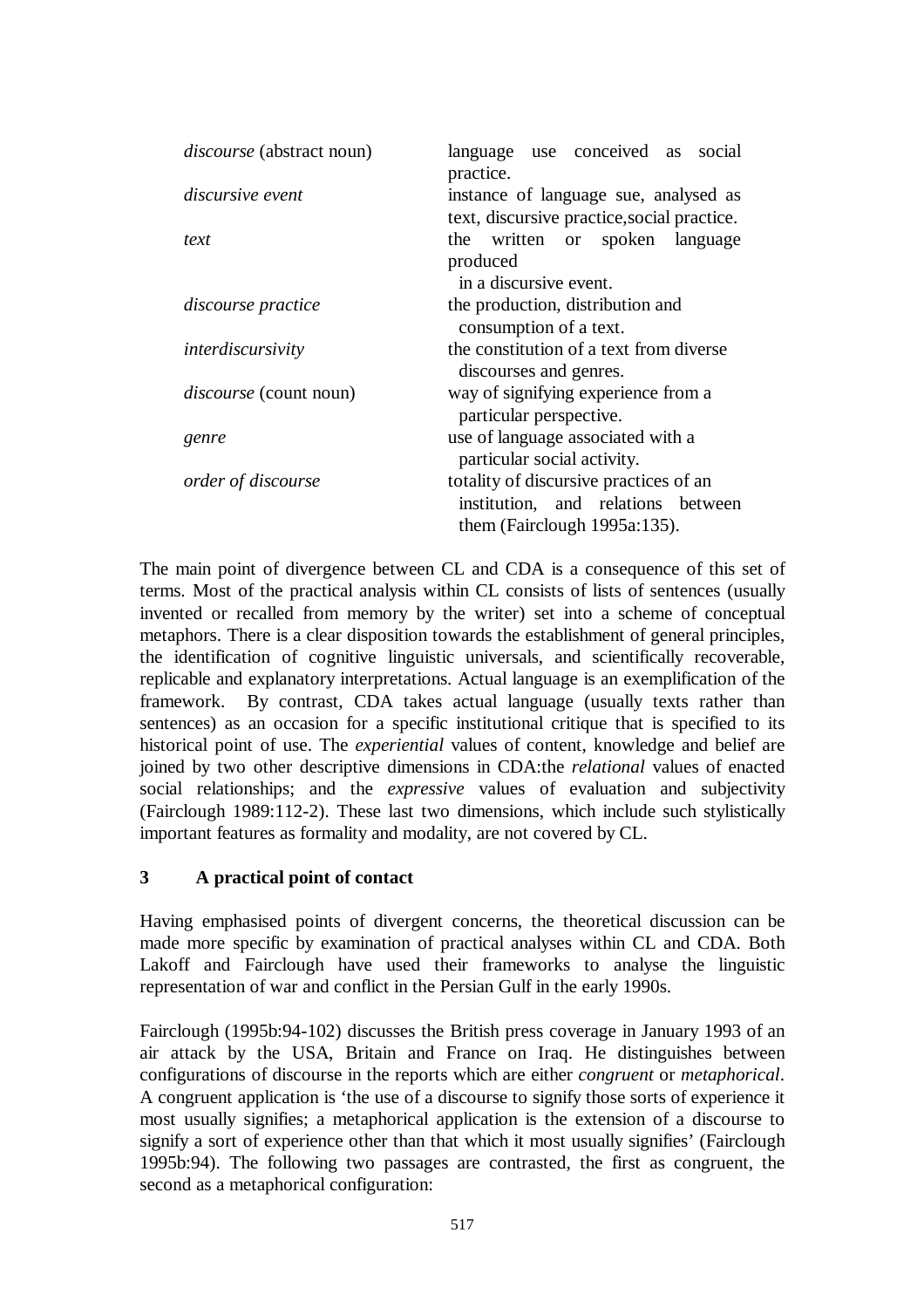*Saddam's UN Envoy Promises Good Behaviour After Raid by US, British and French Aircraft* 

#### *Gulf Allies Attack Iraq Missiles*

More than 100 aircraft blasted Iraqi missile sites last night after the allies' patience with Saddam Hussein's defiance finally snapped. *(Daily Telegraph)* (Fairclough 1995b:95).

#### *Wipe Out The Mad Menace*

At long last, Allied warplanes have bombed the hell out of Saddam Hussein.

The Iraqi madman has pushed the West too far.

He has played a dangerous game and now he must pay the price.

Four times Saddam has sent raiding parties over the border into Kuwait.

#### *Menace*

His boast that Iraq planned to 'recover' Kuwait was the last straw.

 The tinpot tyrant could not be allowed to cling onto power a moment longer.

He is an international terrorist, a constant menace to peace.

The tragedy is that we did not finish him off last time!

Go get him, boys! [*The Sun*] (Fairclough 1995b:100-1).

In the first passage, Fairclough identifies the lexico-grammar as configuring the discourse of a military attack. This is mainly congruently applied in the sense that the only departure is the lexical selection of 'blasted', which is more appropriate to a fictionalised account of military action. The second passage, however, displays 'discoursal overkill' (Fairclough 1995b:101). Here there is a density of discourses, including those of legal retribution ('he must pay the price'), war fiction ('bombed the hell out of'), and westerns ('finish off', 'go get him, boys').

In these, and several other analyses, Fairclough tracks the metaphorical representation of Saddam Hussein as an errant schoolboy, a school bully, a naughty child corrected by exasperated parents, a young offender, a clown, an unrepentant sinner (imposing a Christian discourse onto the Islamic head of state), and a madman. The analysis is a detailed linguistic account which draws on Hallidayan terminology and the systemicfunctional framework. Fairclough (1995b:94) is especially interested in the metaphorical configurations of discourses since he claims convincingly that they are 'socially motivated, [and] different metaphors may correspond to different interests and perspectives, and may have different ideological loadings'.

The detail of the analysis is largely descriptive, though it is generally deployed in the service of a critical discussion of media representation. Fairclough ends the chapter by pointing out that the discussion could have been undertaken using different terminology and other linguistic frameworks:

Other terms which are roughly equivalent to 'discourses', but derive from different theoretical frameworks and traditions, are quite widely used,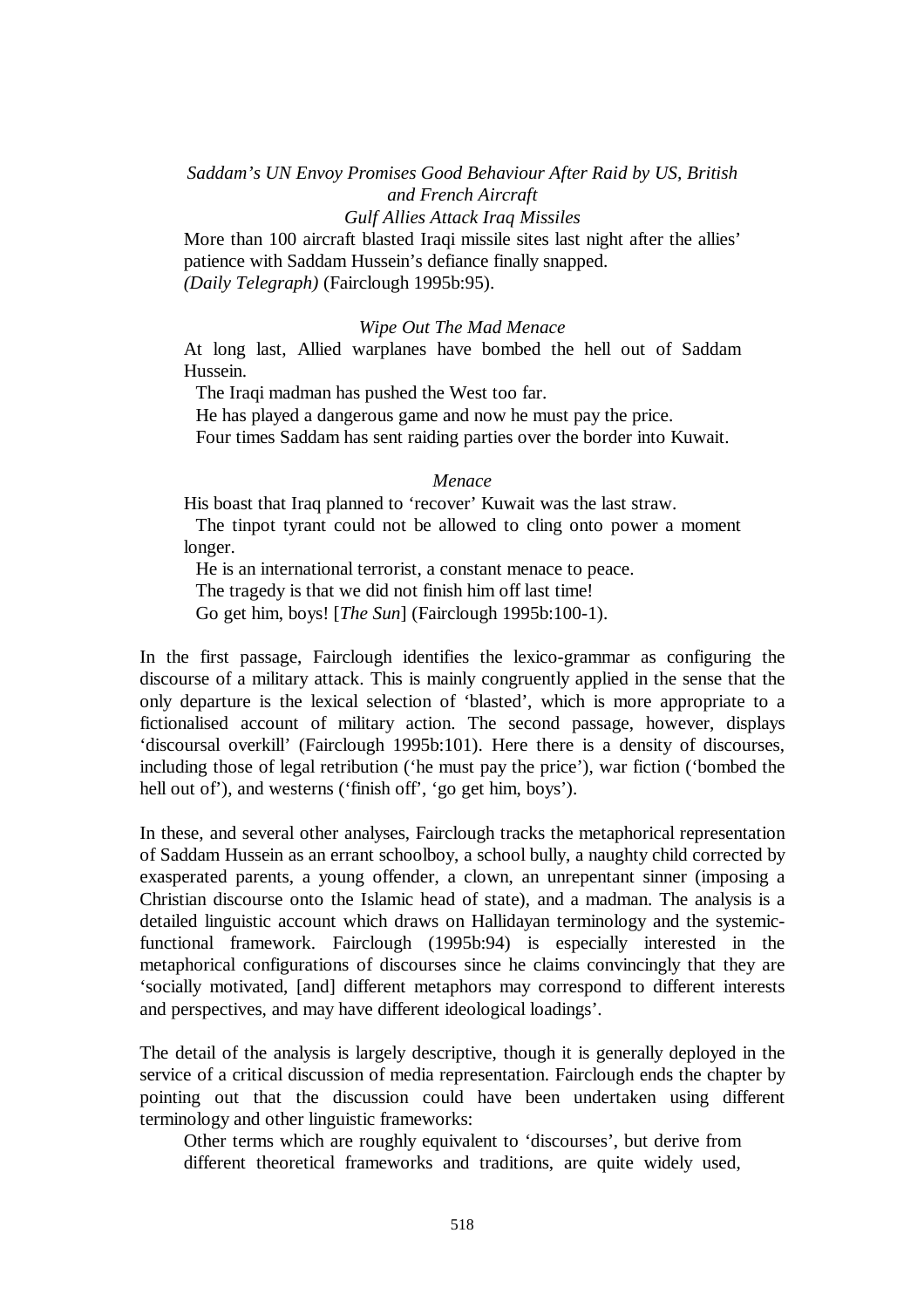including schemata, frames, and scripts (from cognitive psychology), metaphors, and vocabularies (Fairclough 1995b:101).

At both the analytical level and the general objective of the analysis, there is little difference between Fairclough's writing and that of Lakoff in relation to the same subject matter. An article entitled, 'Metaphor and War:The Metaphor System Used to Justify War in the Gulf', was circulated by fax in early 1991, and later revised and published (Lakoff 1992, though I am using the earlier version here). Lakoff identifies many of the conceptual metaphors which were used to legitimise war as a business practice, as an extension of politics, as a game, and as an argument between people rather than states. The discussion focuses on individual utterances rather than complete texts, but like Fairclough's material they are taken from media representations and combine to form a coherent system of metaphorical strategies. Like Fairclough, Lakoff clearly sets himself up in opposition to the dominant ideology of the justification of the war.

Lakoff (1992) points out that the war story was presented metaphorically as a fairytale. As an idealised cognitive model, the fairy-tale is a very strong base domain for metaphorical mappings. Lakoff sketches out a brief narratological framework adapted in general from Propp (1970), and uses it to discuss several of the scenarios set up by the media. These include the 'Rescue scenario', in which Kuwait is the victim of the evil Iraq, the US is the hero, and the crime is kidnap and rape; and the 'Self-defence scenario', in which Iraq and the US are still villain and hero, but the world is the victim of a death-threat (to economic health) which must be dealt with by the Allies.

Though both Fairclough's and Lakoff's treatments are recognisable as being, respectively, CDA and CL, the actual practical differences are minimal. Fairclough (1995b) has greater detail in linguistic description, though his analysis is certainly not exhaustive. Lakoff discusses underlying conceptual metaphor, though not in a way that is inimical to CDA. It seems that, at the practical level, CL and CDA can be very similar, at least in this case of investigating discourse which is foregrounded for its ideological and political status.

Before considering these Gulf War discussions further, it is worth introducing work done by Chilton (1985, 1986, 1988) which, to a large extent, offers a synthesis between CDA and CL work in the political domain. Chilton develops Hobbs' (1981) notion of selective inferencing in metaphorical mappings in order to see metaphoric language in the domain of international politics as the operation of a mathematical *morphism* between two domains (since the root studies used here originate in artificial intelligence research, it corresponds quite well with the CL model of mapped ICMs):

A morphism exists when you can prove or calculate something by mapping one set of things into another, doing the proof or calculation in another domain, and then mapping back to the problematic domain you were first interested in (Chilton 1988:63).

By way of example, Chilton cites Glenn Hook's (1984) study of the media in Japan, at a period of Japanese sensitivity to the visits of US naval ships which might have been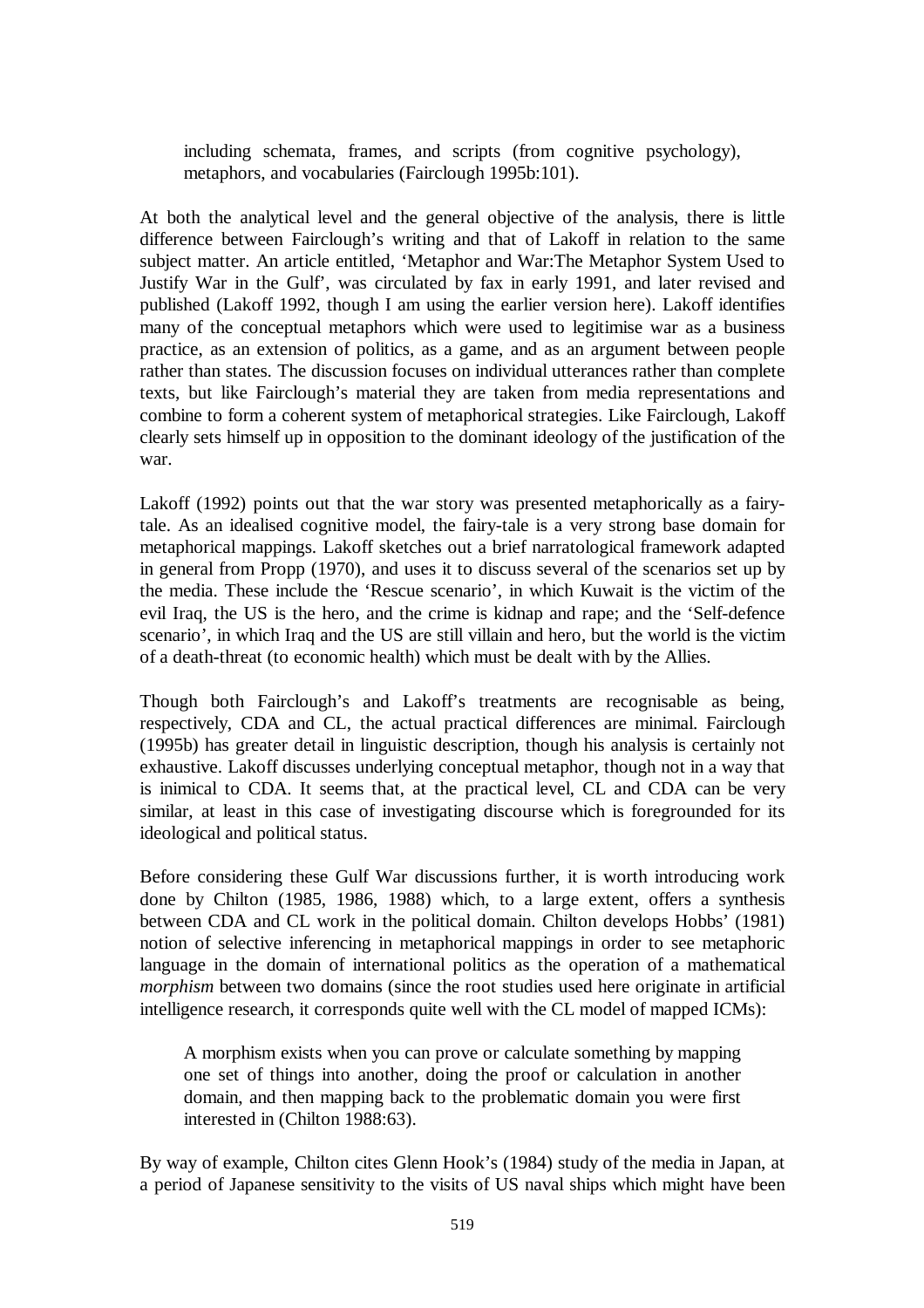carrying nuclear weapons. This sensitivity was metaphorically presented as an allergy. The basic terms of the familiar base domain are *patient, allergen, doctor*. These map onto the targets *people, nuclear weapons, government*. The predicate relations between these nodes produce a complex expression which is mapped between the frames:*a patient overreacts to the allergen, so a doctor injects a small dose, and the patient no longer reacts*. The process is mapped thus: *people overreact to nuclear weapons, so the government introduces them gradually, and the people no longer react* (Chilton 1986:9). When this schema was worked through, the process resulted in real policy implications, structured by the metaphor, that nuclear weapons are harmless to normal people.

Chilton (1986) synthesises a wide range of analytical frameworks in order to discuss the 'militarization' of language. He refers to the early CDA work that was available to him (Kress and Hodge 1979, Thompson 1984), as well as a range of early work in the CL tradition (Schank and Abelson 1977, Lakoff and Johnson 1980, Johnson-Laird 1983). He also adapts work in pragmatics (Searle 1969, and Brown & Levinson's (1978) notion of a 'face-threatening act' FTA) in order to describe the point at which a text presents an oppositional ideological representation to the reader as a 'critical discourse moment' (CDM). Both Fairclough (1995b) and Lakoff (1992) would recognise this in their own analyses. Finally, analagously with Jakobson's (1956) *structural* poles of *metaphor* and *metonymy*, Chilton (1986:14-15) sets up the *functional* poles of ideological discourse as being *metaphorism* and *euphemism*.

Where ideological discourse functions metaphorically, it constructs a political situation in a complex representational system, and is thus coercive. Where it functions euphemistically, it silences alternative interpretations, and is thus suppressive. Metaphorical discourse legitimizes a viewpoint, and euphemistic discourse dissimulates. The linguistic resources available within metaphorical discourse include framing, modalisation, narrative; and the resources within euphemistic discourse include passivisation, nominalisation, lexical replacement, and so on (Chilton 1986:15). It is not difficult to see that Lakoff's (1992) analysis largely focuses on the former set of features, while Fairclough's (1995b) analysis involves detailed discussion of the latter set of linguistic features. Chilton's work can be seen as a blend of cognitivism and critical analysis.

With this in mind, I will return to the Gulf War fairy-tale identified by Lakoff (1992), in order to try to sketch out what a critical cognitive linguistics might look like in practice.

Central to my ICM of the fairy-tale (based on my experience of both reading them as a child and reading about them in work from narratology to educational linguistics) are the following features:

Formal opening ('Once upon a time') Formal ending ('They lived happily ever after') Pragmatically distinct from surrounding discourse Children's story Potential tragedy/evil-doing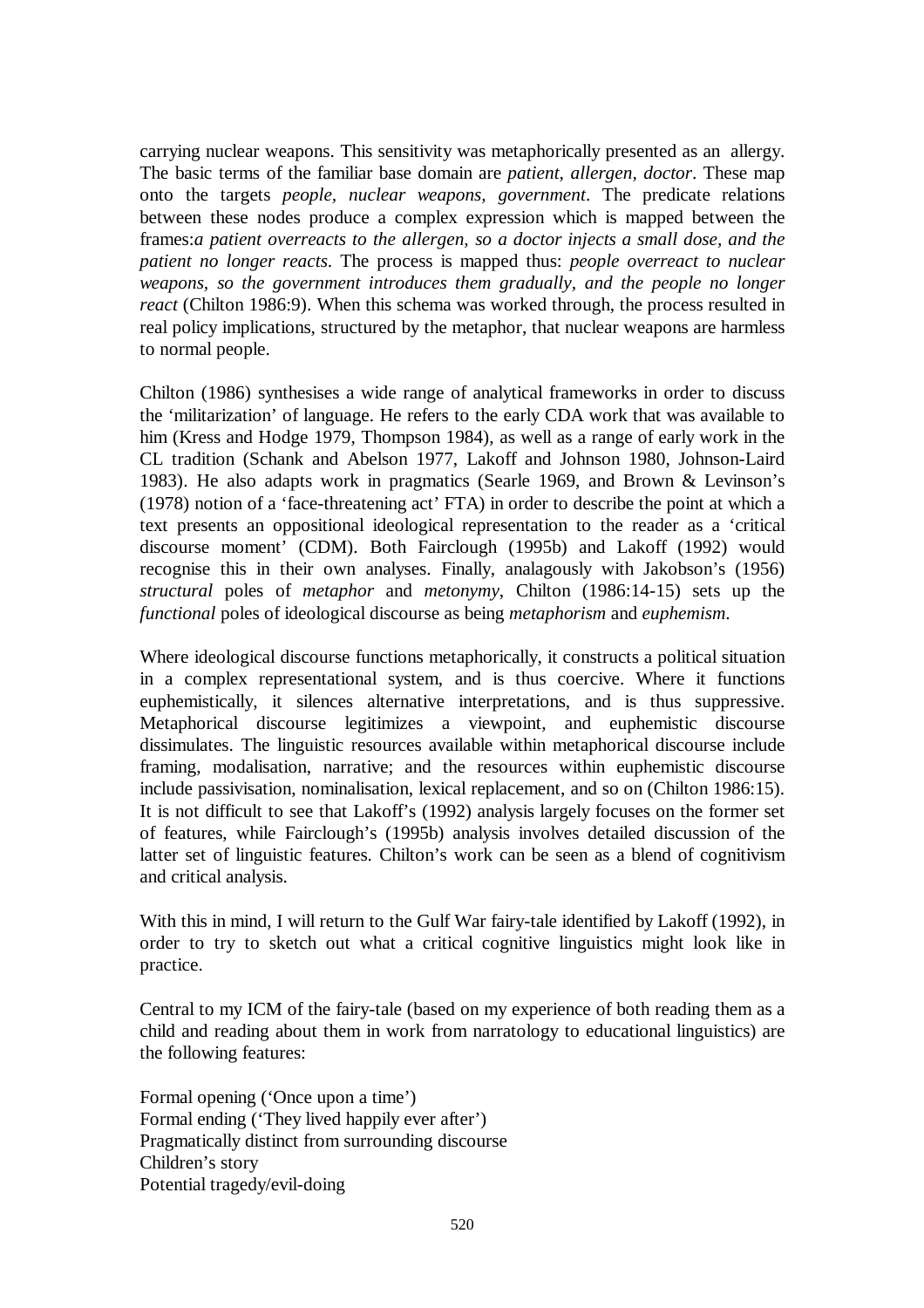Happy resolution Medieval or feudal setting Allegorical component Magical aspect (cause and effect) Animals as humans Good hero Wicked villain/monster Innocent victim/damsel in distress Background community

In relation to Lakoff's (1992) analysis of the Gulf War as mentioned above, the way elements of the controlling fairy-tale metaphor are filled in constitute different scenarios and different complex expressions. The Self-defence scenario, in which the evil-doing is a death-threat (since, in a subsidiary metaphor, oil is the lifeblood of the state-as-individual), became less popular as the Gulf crisis developed, since the complex expression of this scenario maps back to the political domain as trading lives for oil.

The scenario that replaced it was the Rescue scenario (Lakoff 1992). Since Kuwait is then the damsel in distress, it is appropriate to talk of the rape of Kuwait, its life-blood being sapped, and the invasion as penetration. The complex expression of this is that the United States is justified in setting off on a quest to free Kuwait from evil Iraq. However, this slot-filling of the scenario is not the whole story. In order to more closely analyse the GULF WAR AS FAIRY-TALE metaphor, it is necessary to examine the linguistic detail in the manner of Fairclough.

The invasion of Kuwait in August 1990 marks the formal opening of the story. Almost all newspaper reports and comments and even the Security Council resolutions regard this as the starting-point of the immediate crisis. It is also the beginning of the evildoing by Iraq. The evil-doing is therefore foregrounded as the focus and root cause of all the trouble that follows, and attention is heavily drawn to the malice of the aggressor in initial position in the narrative. Fairy-stories are pragmatically distinct from the surrounding discourse, which is an effect of the formal opening and ending. In a classroom, for example, when a story is being told, the opening formula 'Once upon a time...' serves to render the narrative that follows pragmatically independent of the classroom environment. That environment is reinstated by the closing formula '...and they all lived happily ever after'. The opening and ending provide boundaries within which the rules of textual cohesion and coherence must operate. The pragmatic independence of the story is shown in the 'normal' use of indefinite articles to introduce noun-phrases ('There was once a dragon'). Even if the story has been told many times before, the introductory noun-phrase will keep to this form, implying a new reference (Gopnik 1989:234).

When this feature is mapped from the war domain, it functions to isolate the war period from surrounding history. The cause of the war was the Iraqi invasion of Kuwait, not facts prior to the narrative such as Kuwait's reneging on its promise to finance Iraq's war with Iran, or the Kuwaiti overproduction of its oil quota to bankrupt Iraq by pushing down prices, or Kuwait's theft of oil from Iraq by lateral drilling in the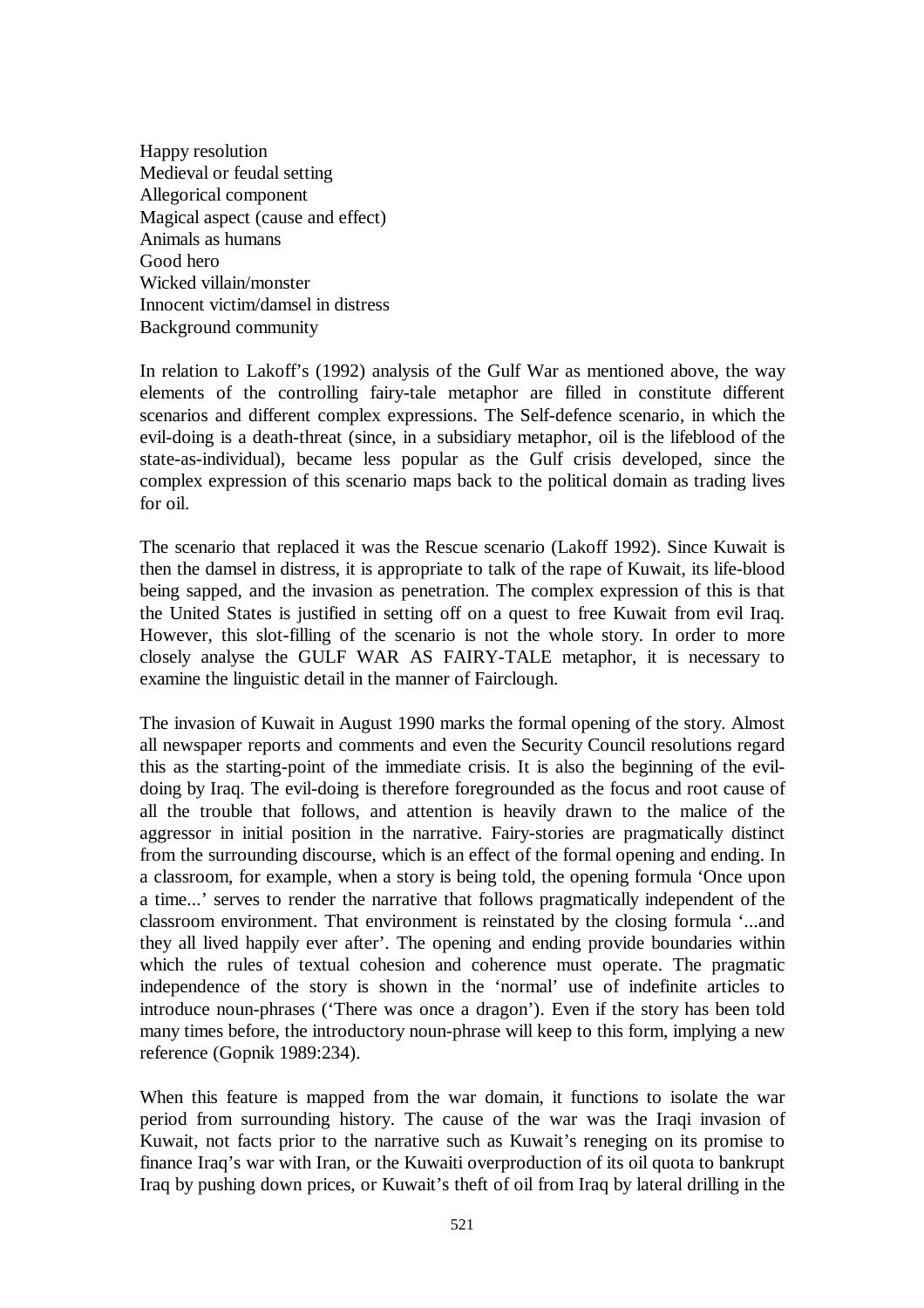Rumailah oilfield, or its inhuman treatment of immigrant (often Iraqi) labour (all noted by Lakoff 1992). Similarly, although many antiwar politicians pointed to the West's arms sales to Iraq, this was often brushed aside as being irrelevant in the new situation, since it occurred before the Iraqi invasion of Kuwait. Likewise, the formal ending of the narrative metaphor serves to exonerate the Allies from any blame in the environmental disaster and the subsequent famine and homelessness of Kurdish and Iraqi refugees, driven out of a bomb-damaged country by the humiliated Iraqi army. Subsidiary metaphors of 'surgical strikes' and 'getting the job over with' also implied that the surrender of Iraq would be the end of the problem.

A fairy-tale is a children's story in the sense that it is often uttered by an adult for child listeners. Most of our experience of the war was through the narratives of reporters and politicians. But the fairy-tale metaphor also implies that we are childish in our understanding relative to the expert and mature utterers. The fairy-tale metaphor itself claims the status of being unchallengeable. Though, in Fairclough's (1995b:94) term, this configuration is a metaphorical discursive strategy, it becomes used so frequently that it achieves a 'naturalization' of the configuration, and is thus not easily defeasible. This makes it appear a very clear, explanatory metaphor (in Gentner's (1982) terms) and the user appears rational. With those features that are less clear, but very rich in 'evocations' (the medieval setting, magic and human-animals, as below), then the utterer appears to be using an expressive metaphor to convey morally justified outrage.

That there would be a happy resolution was essential to the public acceptance of Allied troops being sent to the Gulf. But the happy resolution is defined within the metaphor as a victory for the Allies. Victory for the Allies is a very narrowly selected concept indeed in the metaphor. It means only a military victory, and this glorious outcome happens at the climax of the tale, in the Iraqi surrender. As already mentioned, the formal ending of the tale as a self-contained narrative entity closes off subsequent tarnishings of the victory such as the continued rule of Hussein, the destruction of Kuwait, the possibility of terrorist attacks, Arab hostility to the West, and so on.

The medieval or feudal setting is filled nicely by the perception of property and ownership essential as a prerequisite for talking about invasion and theft. That the Allies were fighting to restore a monarchy in Kuwait is also made acceptable by this aspect of the fairy-tale metaphor. Medieval chivalric notions of honour, glory, truth and liberty were also prevalent in the discourse of Allied politicians, the United States particularly using the conflict to right the perceived injustice done to it in Vietnam. When George Bush declared, 'We've kicked the Vietnam syndrome for good', he is mapping the defeat as a temporary illness or phase, as a habit that has been overcome (Lakoff 1992).

The allegorical component of fairy-tales is an important validating feature that indicates and legitimizes the reading of the Gulf War as a fairy-tale. It also allows simplistic black and white morals to be drawn from complex political events:there is an absolutely good side and a side who are absolutely evil. There are lessons to be drawn, such as the 'standing up to a bully' lesson. In this way the allegorical component of fairy-tales allows the domain of international politics to be seen as operating by the same general rules as, say, the playground or the home. This is particularly dangerous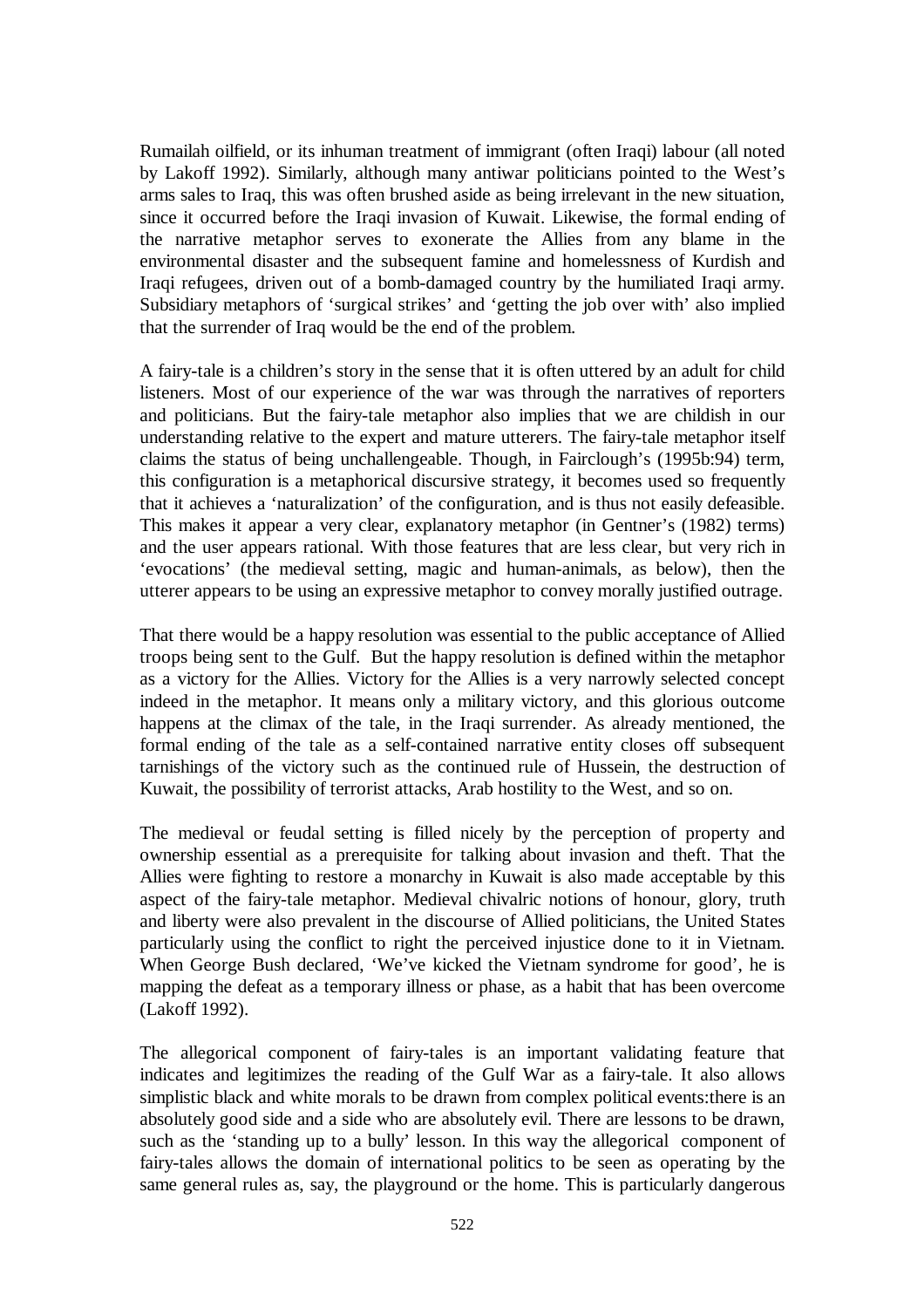when talking about nuclear weapons. The notion of allegory also strongly suggests that there is a meaning to the war. This underlies the saying that soldiers and air-crew killed 'did not die in vain'.

In fairy-tales, the rules of cause and effect are often seen to operate as a result of magic. A different order of expectations is set up. In the Gulf War story, the 'normal' conventions of international politics and diplomacy are set aside, and new rules are accepted as being in force. Diplomatic niceties, violations of national air- and seaspace, attacks on unarmed civilians, bombing and killing people in cities are all expected in the course of the war. The technological superiority of the Allies (often framed as 'technical wizardry') can be seen as a kind of magic.

Talking animals are common characters in fairy-tales, and animal metaphors are numerous in the Gulf War. From the desertrats to deceitful snakes, generals as wise old birds, special forces as 'snake-eaters', hawks and doves, Tariq Aziz as a cunning dog, John Major as the 'silver-haired fox of the desert', all of these fit into the fairytale metaphor, and all contribute to its naturalization as the 'common-sense' version of events.

## **4 Necessary accommodations**

Though applied analysis within the same domain appears to allow CDA and CL treatments to be complementary, most criticism of both early CDA and CL has focused on the methodological problem of their theorising of truth and falsity in textual representation (see, for example, Downes 1993 and Gross 1997 on CL and Pateman 1981 and Richardson 1987 on CDA). The early work in CDA appeared to present media texts as 'distortions' of true realities, so that one particular syntactic form would have been a more 'truthful' representation than the one actually presented in a newspaper. For example, a passive construction might be compared with its active counterpart and the latter held up as a more accurate version of events. It is clear that such 'objectivism' undermines the approach. However, CL talks about even its own practices as the experientialist 'myth' (Lakoff 1987), and in his later CDA work, Fairclough addresses this directly:

In claiming that a discursive event works ideologically, one is not in the first instance claiming that it is false, or claiming a privileged position from which judgements of truth or falsity can be made. One is claiming that it contributes to the reproduction of relations of power. On this view of ideological analysis, attacks on ideological critique because of its supposed privileged truth claims ... miss their target (Fairclough 1995a:18).

It seems that both CL and CDA converge on this point, and if the disciplines can ever be synthesised, or at least work complementary to each other, then it is at the level of theoretical inconsistencies that accommodation needs to be found. It seems to me that there are many areas where this can be argued.

For example, though Fairclough's work in general is explicitly allied to a Marxian view of society and economics, there is no necessary reason why the principles of CDA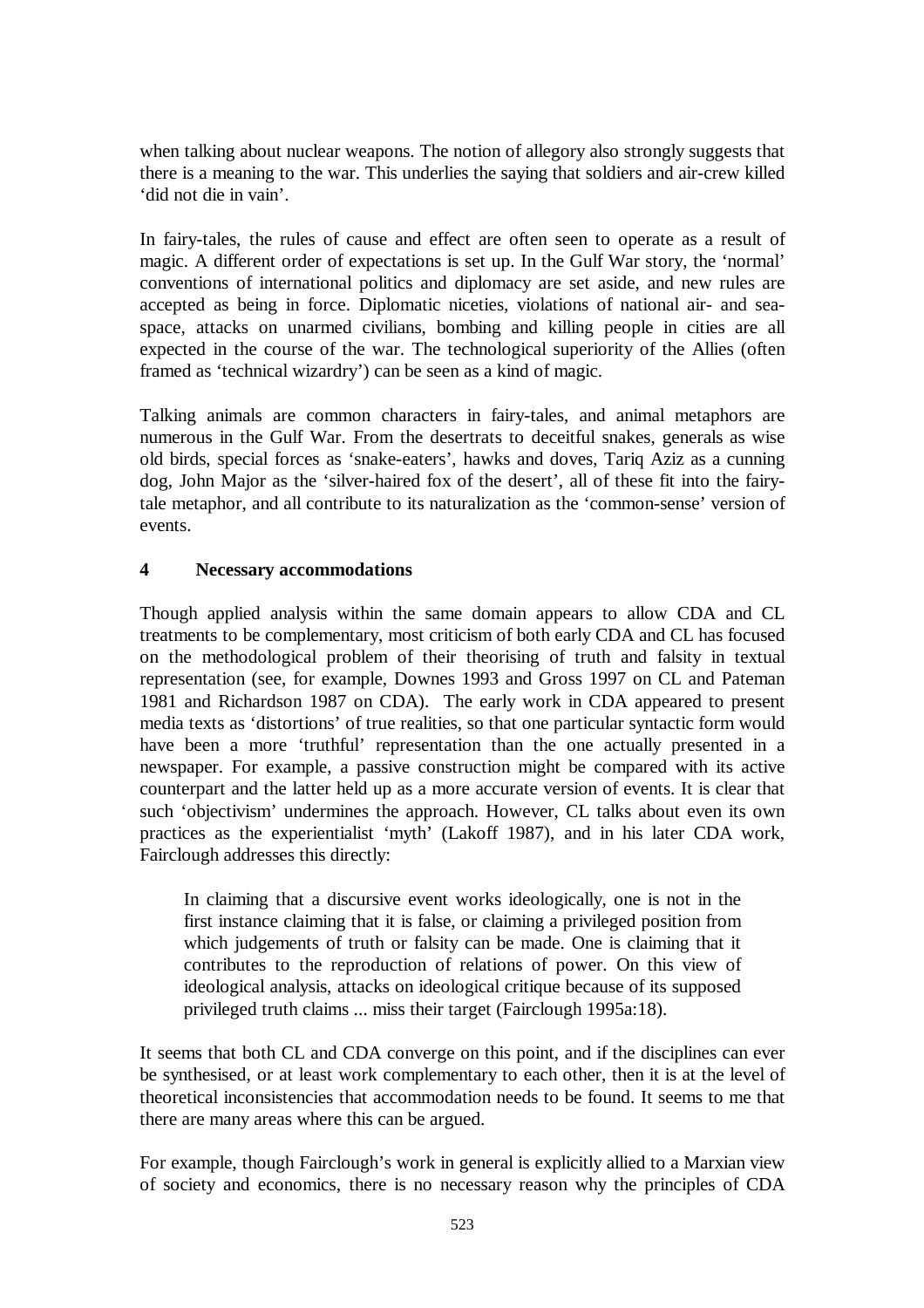cannot be disentangled from such a position. This is largely made possible by Fairclough's (1995a:18) comment quoted immediately above, which allows the method to be used not in the service of 'truth' but to identify different ideological discursive practices.

Secondly, though CDA has traditionally been closely associated with Halliday's (1985) systemic-functional framework of analysis, again there is no necessary reason why this should be the case. Fairclough acknowledges this in linking the cognitive field with his social theory:

Texts are social spaces in which two fundamental social processes simultaneously occur: cognition and representation of the world, and social interaction. A multifunctional view of text is therefore essential (Fairclough 1995a:6).

He goes on the indicate that the CDA use of systemic-functional linguistics is no more than a provisional convenience:

Textual analysis presupposes a theory of language and a grammatical theory, and one problem for critical discourse analysis is to select from amongst those available. I have referred at various points to systemic linguistics, which has a number of strengths from the perspective of CDA ... While systemic linguistics is thus a congenial theory to work with, in the longer term critical discourse analysis should, as Kress has argued (1993), be informing the development of a new social theory of language which may include a new grammatical theory (Fairclough 1995a:10).

It is perfectly possible to imagine a socio-cognitive theory developing that would be amenable to both CL and CDA. Though this is, of course, way beyond the scope of this paper, some of its necessary features might be imagined. For example, the disposition towards establishing conceptual universals in CL needs to be matched with a sensitivity to context and the material conditions of production and reception that give a discourse its immediate meaning. Toolan (1996) is right to point out that setting these factors aside in order to discover general principles means that the general principles are not in fact and in the end principles of anything real. Adopting the guiding idea that language can only properly be analysed as discourse entails a necessary re-orientation of CL away from the classification of decontextualised sentences and towards a situated analysis. This is not to abandon frameworks already established, but requires a use of the CL notion of embodied discourse that is more reception-oriented than has been the case. After all, the cognitive mind lives in a material body, and recasting the mind-body issue as Lakoff and Johnson (1999) do involves a recognition of the socially-shared values and conflicts involved in communication.

In practical analysis, much CL could be improved with a greater sensitivity and attention to the stylistic manifestation of conceptual metaphor. When this is done within the sub-branch of cognitive poetics, it can produce complex and subtle insights into situated meaning (see, for example, M. Freeman's (1997) discussion of Emily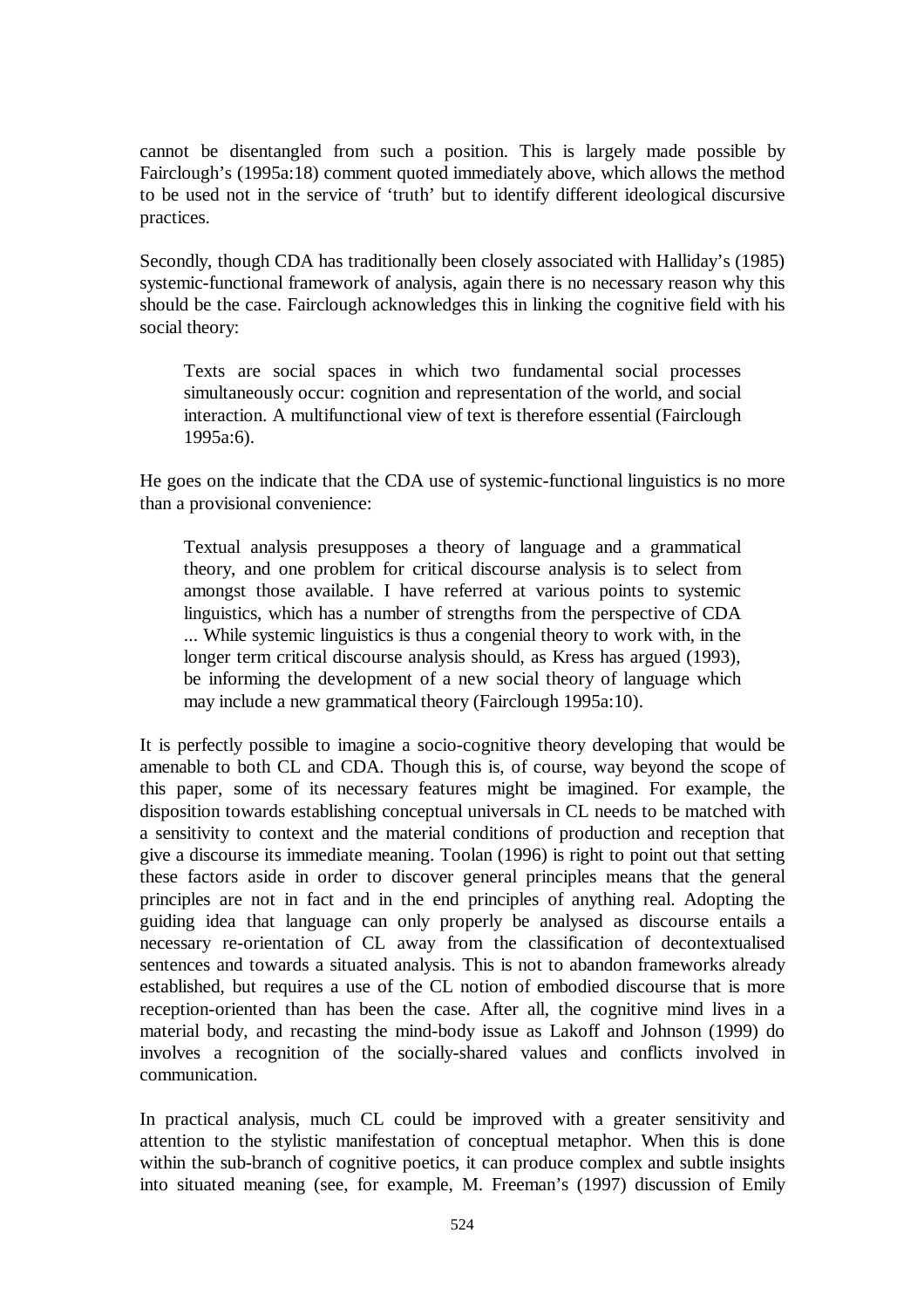Dickinson's poetry, or Weber's (1995) analysis of a short story by Doris Lessing, for some elegant applications within CL that are sensitive to style). The danger is that a neglect of this dimension results in highly schematic readings that are conservative and simply not very interesting.

Gross (1997) points out that relatively new disciplines tend to minimise their debt to previous traditions and over-sell their own innovativeness. There is a tendency within CL in this direction which simply promotes exclusivity and uncritical acceptance of authority. For example, the notion of embodied experience being a determinant of conceptual and linguistic form is presented without acknowledgement that radical feminism was founded on the idea, and was described by, for example, Virginia Woolf over sixty years ago. There is a regrettable tendency to present the work only of one's co-workers, with the unfortunate consequence that the scholarship appears shoddy or ill-informed. And there is often a dismissive attitude to criticism rather than a serious engagement with counter-arguments.

In short, the main thing that CL can learn from CDA is to be more self-reflexive and socially-aware, and less totalizing. The main advantage that CL models offer to CDA is a wider scope of method and a means of theorising metaphorical representations, foreground and background, social and conventional categories, and attention. Examples of the benefits of such an accommodation can be seen, as above, when both approaches are brought to bear on the same domain, or in the interdisciplinary work being conducted within cognitive poetics. I suspect that this sub-branch of CL will prove to be more theoretically influential in future than it currently appears.

In sketching out these general conclusions, I am conscious that a synthesis between CL and CDA is barely possible only in a specific domain in which a political text uses metaphorical discursive strategies. Neither can the relationship between the two be said to be dialectic, since in general I feel that CL has more to take from CDA than the reverse. Perhaps this is why, in the end, I feel that the formulation of my title, 'Towards a Critical Cognitive Linguistics?' is better than 'Towards a Cognitive CDA', though I might now feel confident enough to remove the question mark.

### **References**

- Birch, D. (1989) *Language, Literature and Critical Practice: Ways of Analysing Text*, London: Routledge.
- Brown, P. and Levinson, S. (1978) 'Universals in Language Usage: Politeness Phenomena', in E.N. Goody (ed), *Questions and Politeness: Strategies in Social Interaction*, Cambridge: Cambridge University Press, pp.56-289.
- Caldas-Coulthard, C.R. and Coulthard, M. (eds) (1996) *Texts and Practices: Readings in Critical Discourse Analysis*, London: Routledge.
- Chilton, P. (ed) (1985) *Language and the Nuclear Arms Debate*, London: Pinter.
- Chilton, P. (1986) 'Metaphor, euphemism, and the militarization of language'. Paper presented at the Biannual Meeting of the International Peace Research Association, Sussex.
- Chilton, P. (1988) *Orwellian Language and the Media*, London: Pluto Press.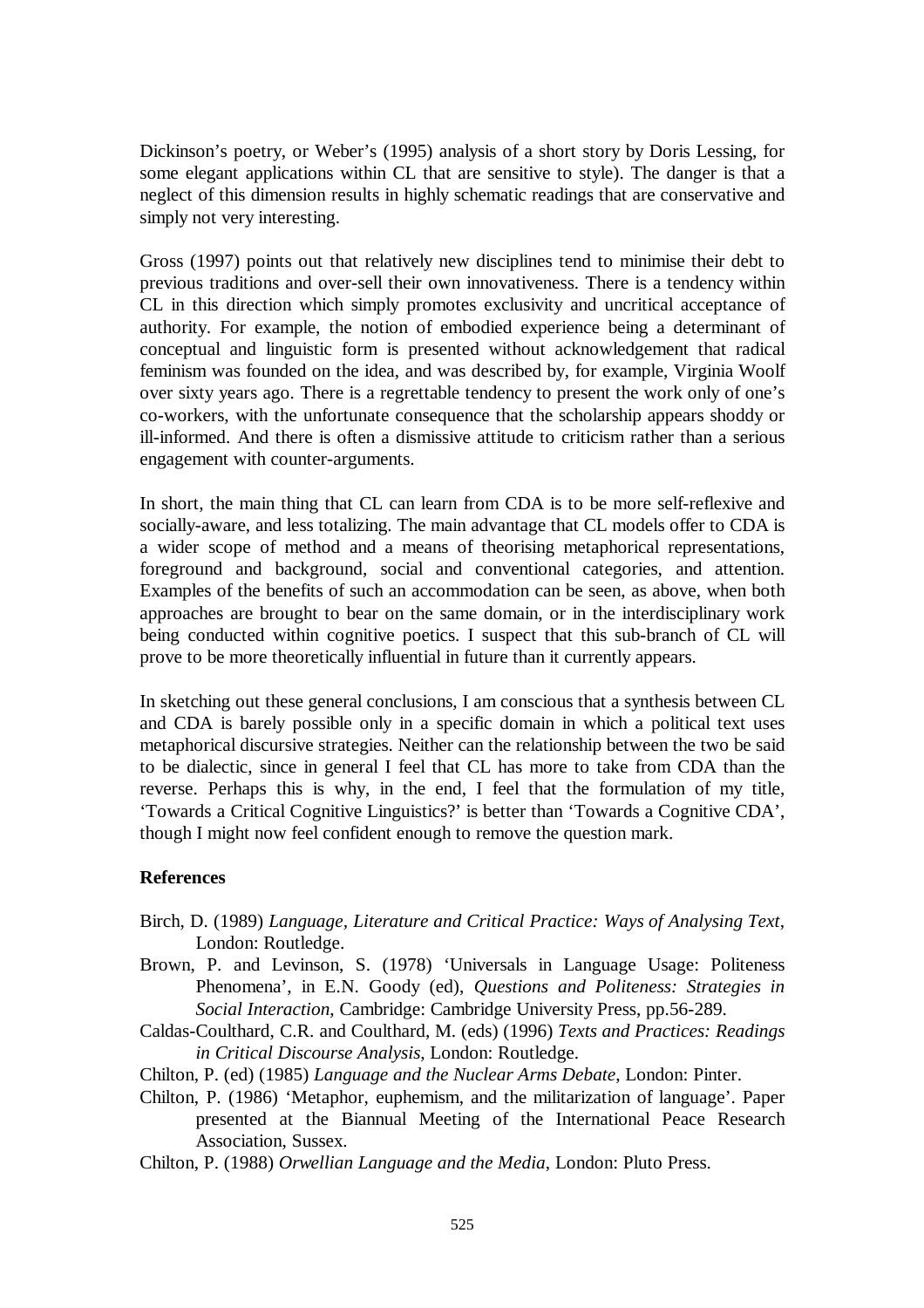- Downes, W. (1993) 'Reading the language itself: some methodological problems in D.C. Freeman's "'According to my bond' *King Lear* and re-cognition"', *Language and Literature* 2(2): 121-8.
- Fairclough, N. (1989) *Language and Power*, London: Longman,
- Fairclough, N. (1995a) *Critical Discourse Analysis: The Critical Study of Language*, London: Longman.
- Fairclough, N. (1995b) *Media Discourse*, London: Edward Arnold.
- Fauconnier, G. (1994) *Mental Spaces: Aspects of Meaning Construction in Natural Language*, Cambridge: Cambridge University Press.
- Fauconnier, G. (1997) *Mappings in Thought and Language*, Cambridge: Cambridge University Press.
- Fauconnier, G. and Sweetser, E.E. (eds) (1996) *Spaces, Worlds and Grammar*, Chicago: University of Chicago Press.
- Fowler, R. (1981) *Literature as Social Discourse*, London: Batsford.
- Fowler, R. (1986) *Linguistic Criticism*, Oxford: Oxford University Press.
- Fowler, R. (1991) *Language in the News: Discourse and Ideology in the Press*, London: Routledge.
- Fowler, R., Hodge, R., Kress, G. and Trew, T. (eds) (1979) *Language and Control*, London: Routledge & Kegan Paul.
- Freeman, D. (1993a) ' "According to my bond" *King Lear* and re-cognition', *Language and Literature* 2(2): 1-18.
- Freeman, D. (1993b) 'Read "Reading the language itself" itself', *Language and Literature* 2(2): 129-33.
- Freeman, M.H. (1997) 'Poetry and the scope of metaphor: toward a cognitive theory of literature', Paper presented to ESSE conference, Debrecen, Hungary, Sept. 1997.
- Geeraerts, D., Grondelaers, S. and Bakema, P. (1994) *The Structure of Lexical Variation. A Descriptive Framework for Cognitive Lexicology*, Berlin: Mouton de Gruyter.
- Gentner, D. (1982) 'Are scientific analogies metaphors?' in D.S. Miall (ed) *Metaphor: Problems and Perspectives*, Brighton: Harvester Press, pp.106-32.
- Gibbs, R. (1994) *The Poetics of Mind: Figurative Thought, Language and Understanding*, Cambridge: Cambridge University Press.
- Gopnik, M. (1989) 'The development of text competence', in Conte, M-E., Petofi, J.S. and Sozer, E. (eds) *Text and Discourse Connectedness: Proceedings of the Conference on Connexity and Coherence, Urbino, July 16-21, 1984*, Amsterdam: John Benjamins, pp.225-44.
- Gross, S. (1997) 'Cognitive Readings; or, The Disappearance of Literature in the Mind (Mark Turner, *Reading Minds: The Study of English in the Age of Cognitive Science*)', *Poetics Today* 18(2): 271-97.
- Halliday, M.A.K. (1985) *Introduction to Functional Grammar*, London: Edward Arnold.
- Harris, R. (1981) *The Language Myth*, London: Duckworth.
- Harris, R. (1987) *Reading Saussure*, London: Duckworth.
- Hobbs, J.R. (1981) 'Metaphor interpretation as selective inferencing', *Proceedings of the Seventh Joint International Conference on Artificial Intelligence*: 85-91.
- Hodge, R. and Kress, G. (1988) *Social Semiotics*, Cambridge: Polity Press.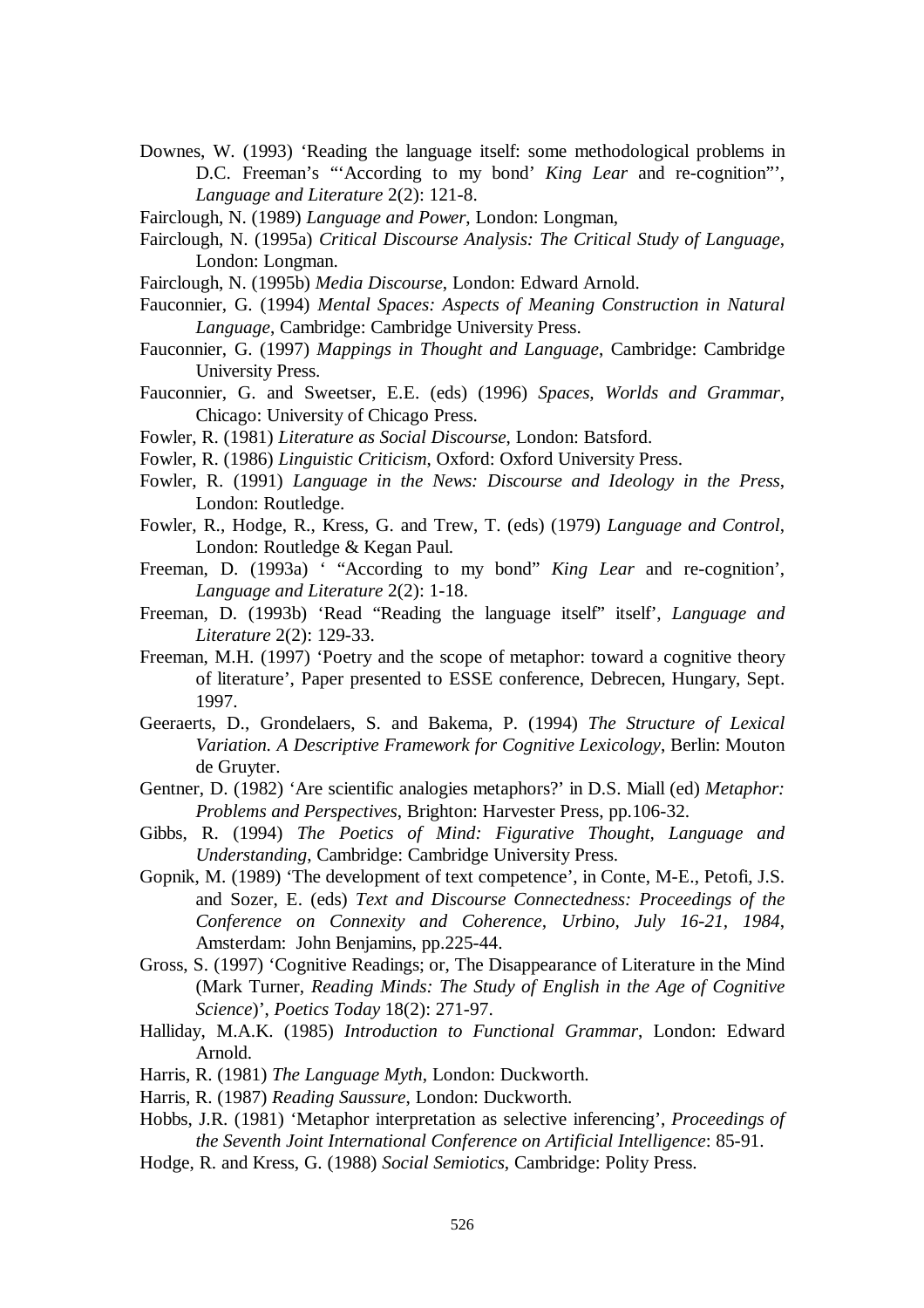- Holland, D. and Quinn, N. (eds) (1987) *Cultural Models in Language and Thought*, Cambridge: Cambridge University Press.
- Hook, G. (1983) 'The nuclearization of language', *Journal of Peace Research* 21(3): 259-75.
- Jakobson, R. (1956) 'Two aspects of language and two types of aphasic disturbance', in R. Jakobson and M. Hallé (eds), *Fundamentals of Language*, The Hague: Mouton, pp.55-82.
- Johnson-Laird, P.N. (1983) *Mental Models*, Cambridge: Cambridge University Press.
- Johnson, M. (1987) *The Body in the Mind: The Bodily Basis of Meaning, Imagination and Reason*, Chicago: University of Chicago Press.
- Kress, G. and Hodge, R. (1979) *Language as Ideology*, London: Routledge & Kegan Paul.
- Lakoff, G. (1987) *Women, Fire and Dangerous Things: What Categories Reveal about the Mind*, Chicago: University of Chicago Press.
- Lakoff, G. (1992) 'Metaphors and war: the metaphor system used to justify the Gulf War', in M. Pütz (ed) *Thirty Years of Linguistic Evolution. Studies in Honour of René Dirven on the Occasion of his Sixtieth Birthday*, Amsterdam: John Benjamins.
- Lakoff, G. and Johnson, M. (1980) *Metaphors We Live By*, Chicago: University of Chicago Press.
- Lakoff, G. and Johnson, M. (1999) *Philosophy in the Flesh*, Chicago: University of Chicago Press.
- Lakoff, G. and Turner, M. (1989) *More than Cool Reason: A Field Guide to Poetic Metaphor*, Chicago: University of Chicago Press.
- Langacker, R.W. (1987) *Foundations of Cognitive Grammar. Vol. 1: Theoretical Pre-Requisites*, Stanford: Stanford University Press.
- Langacker, R.W. (1991) *Foundations of Cognitive Grammar. Vol 2: Descriptive Applications*, Stanford: Stanford University Press.
- McCarthy, M. and Carter, R. (1994) *Language as Discourse: Perspectives for Language Teaching*, London: Longman.
- Pateman, T. (1981) 'Linguistics as a branch of critical theory', *UEA Papers in Linguistics* 14/15: 1-29.
- Propp, V. (1970) *The Morphology of the Folktale*, Bloomington: Indiana University Press.
- Richardson, K. (1987) 'Critical linguistics and textual diagnosis', *Text* 7(2): 145-63.
- Schank, R.C. and Abelson, R.P. (1977) *Scripts, Plans, Goals and Understanding*, Hillsdale NJ: Lawrence Erlbaum Associates.
- Searle, J. (1969) *Speech Acts*, Cambridge: Cambridge University Press.
- Sinclair, J. and Coulthard, M. (1975) *Towards an Analysis of Discourse*, Oxford: Oxford University Press.
- Stockwell, P. (1999) 'The inflexibility of invariance', *Language and Literature* 8(2).
- Sweetser, E.E. (1990) *From Etymology to Pragmatics: Metaphorical and Cultrual Aspects of Semantic Structure*, Cambridge: Cambridge University Press.
- Thompson, J.B. (1984) *Studies in the Theory of Ideology*, Cambridge: Polity Press.
- Toolan, M. (1996) *Total Speech: An Integrational Linguistic Approach to Language*, London: Duke University Press.
- Turner, M. (1987) *Death is the Mother of Beauty: Mind, Metaphor, Criticism*, Chicago: University of Chicago Press.